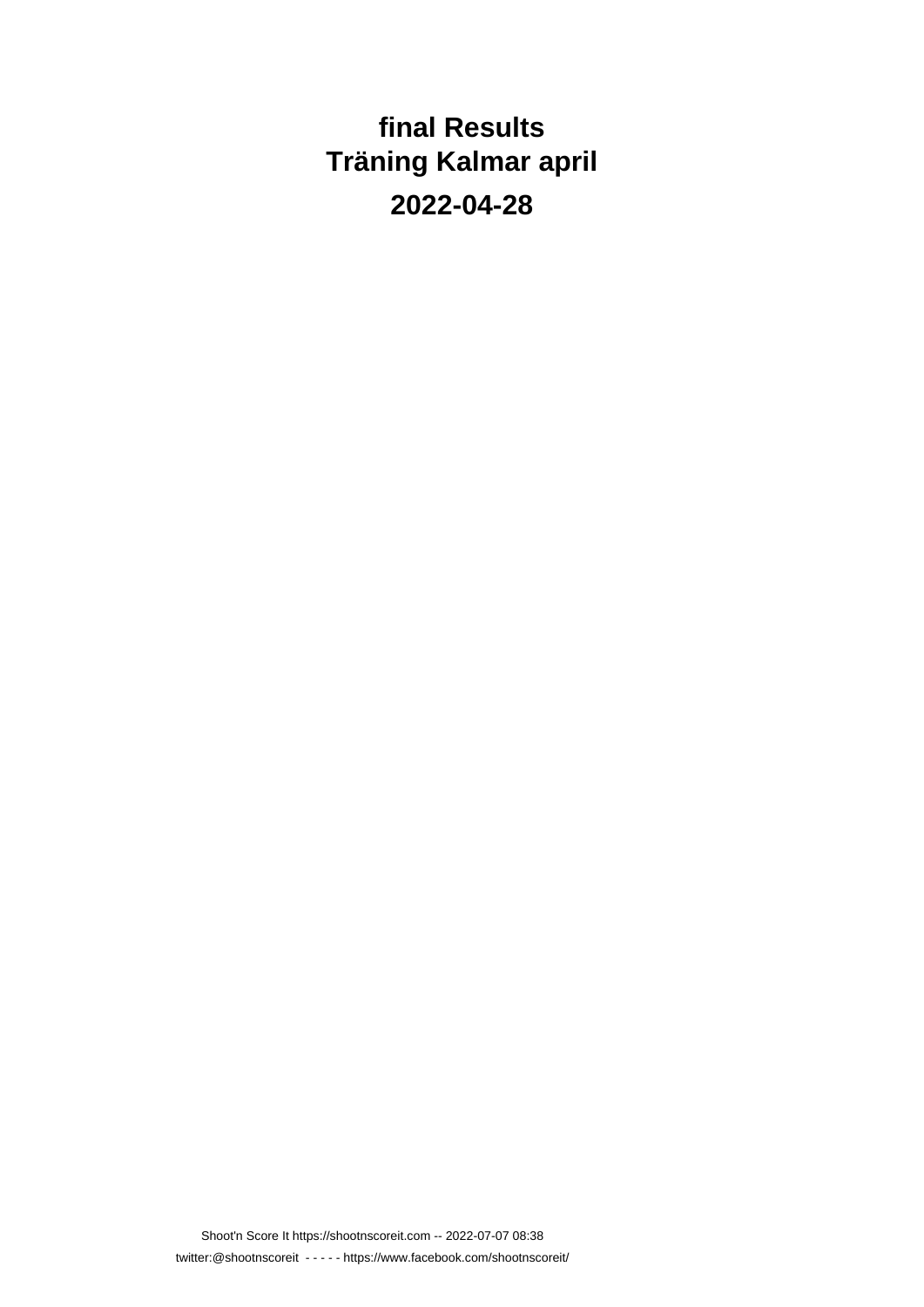### **STANDARD results**

| #.             | MATCH<br><b>PERCENT</b> | <b>MATCH</b><br><b>POINTS</b> | <b>COMPETITOR</b><br>#. Name  | <b>DIV</b> |                | CAT CLS REG | #ICS         |
|----------------|-------------------------|-------------------------------|-------------------------------|------------|----------------|-------------|--------------|
|                | 100.00                  | 330.4682                      | 17. Rikard Brink              | -Standard  | $\blacksquare$ | <b>SWE</b>  | altie        |
| $\overline{2}$ | 83.48                   | 275,8702                      | 4. Andreas Lundqvist Ferreira | -Standard  | $\,$           | <b>SWE</b>  | alf          |
| 3              | 82.10                   | 271.3265                      | 29. Henrik Kumm               | -Standard  | $\blacksquare$ | <b>SWE</b>  | miyagi       |
| 4              | 41.00                   | 135.5039                      | 13. Christopher Harrysson     | -Standard  | $\blacksquare$ | <b>SWE</b>  | vascoo       |
| 5              | 19.05                   | 62.9402                       | 6. Johan Henningsson          | +Standard  | S              | <b>SWE</b>  | jhenningsson |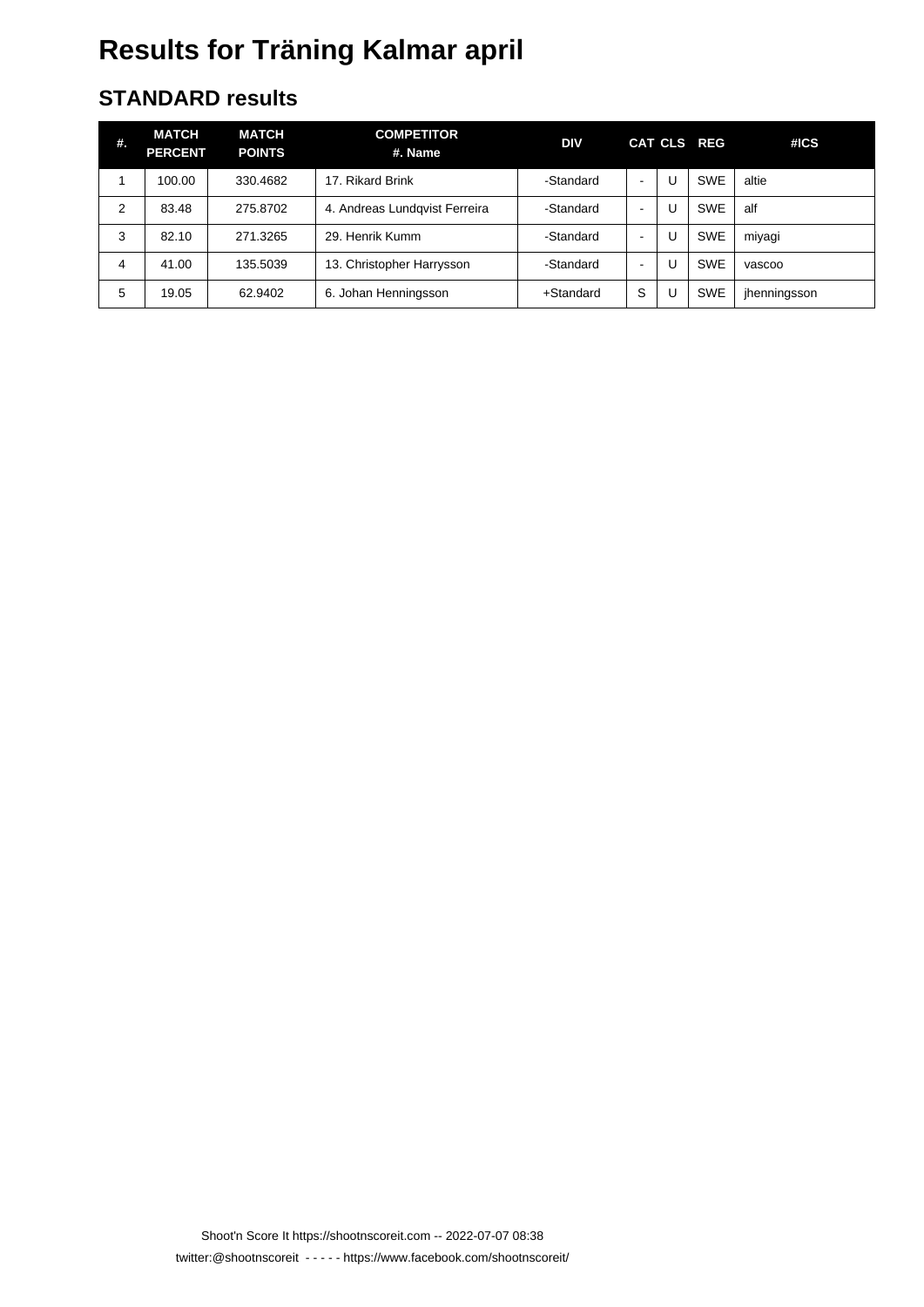### **PRODUCTION results**

| #.             | <b>MATCH</b><br><b>PERCENT</b> | <b>MATCH</b><br><b>POINTS</b> | <b>COMPETITOR</b><br>#. Name | <b>DIV</b>  |                       |              | CAT CLS REG | #ICS          |
|----------------|--------------------------------|-------------------------------|------------------------------|-------------|-----------------------|--------------|-------------|---------------|
| $\mathbf{1}$   | 100.00                         | 331.3010                      | 8. Petter Kjellsson          | -Production | $\sim$                | U            | <b>SWE</b>  | petterk       |
| 2              | 92.26                          | 305.6526                      | 3. Stefan Knutsson           | -Production | $\blacksquare$        | U            | <b>SWE</b>  | stevo         |
| 3              | 92.21                          | 305.4799                      | 19. Pontus Robrandt          | -Production | $\tilde{\phantom{a}}$ | U            | <b>UZB</b>  |               |
| 4              | 90.09                          | 298.4817                      | 15. Rolf Albers              | -Production | $\sim$                | $\mathbf{U}$ | <b>SWE</b>  | slaktarfan    |
| 5              | 87.58                          | 290.1509                      | 21. Anders Magnevall         | -Production | $\blacksquare$        | U            | <b>SWE</b>  | andersm       |
| 6              | 85.89                          | 284.5543                      | 34. Björn Dahlberg           | -Production | $\blacksquare$        | U            | <b>SWE</b>  | bamse72       |
| $\overline{7}$ | 83.24                          | 275.7666                      | 9. Edward Fenn               | -Production | $\blacksquare$        | $\cup$       | <b>SWE</b>  | edfe          |
| 8              | 82.23                          | 272.4303                      | 38. Daniel Petersson         | -Production | $\tilde{\phantom{a}}$ | U            | <b>SWE</b>  | dadda         |
| 9              | 81.62                          | 270.4204                      | 10. Gustaf Einarsson         | -Production | $\blacksquare$        | U            | <b>SWE</b>  | qustaf        |
| 10             | 74.58                          | 247.0935                      | 35. Sven Bergh               | -Production | $\tilde{\phantom{a}}$ | U            | <b>SWE</b>  | pewpew        |
| 11             | 70.48                          | 233.5076                      | 32. Karl Johansson           | -Production | $\blacksquare$        | U            | <b>SWE</b>  | kallekalle    |
| 12             | 69.87                          | 231.4890                      | 27. Theo Skansvik            | -Production | $\blacksquare$        | $\cup$       | <b>SWE</b>  |               |
| 13             | 69.11                          | 228.9602                      | 39. FRIPPEFRIBERG Friberg    | -Production | $\blacksquare$        | U            | <b>SWE</b>  |               |
| 14             | 68.55                          | 227.0918                      | 12. Mattias Bjerlin          | -Production | $\blacksquare$        | $\cup$       | <b>SWE</b>  | mattias790930 |
| 15             | 61.88                          | 205.0033                      | 28. Christer Isaksson        | -Production | $\overline{a}$        | U            | <b>SWE</b>  |               |
| 16             | 58.97                          | 195.3549                      | 33. Martin Hallin            | -Production | S                     | U            | SWE         |               |
| 17             | 56.97                          | 188.7410                      | 20. Isabella Lang            | -Production | L                     | U            | <b>SWE</b>  | isabellalang  |
| 18             | 45.07                          | 149.3049                      | 5. Olle Aranäs               | -Production | $\blacksquare$        | U            | <b>SWE</b>  | olar          |
| 19             | 40.27                          | 133.4029                      | 31. Fredrik Brötte           | -Production | S                     | U            | <b>SWE</b>  | frbr          |
| 20             | 19.47                          | 64.5177                       | 24. Elwyn Revelj             | -Production | SJ                    | U            | <b>SWE</b>  | elya1199      |
| 21             | 15.06                          | 49.8807                       | 23. Moa Hvass                | -Production | SJ                    | U            | <b>SWE</b>  |               |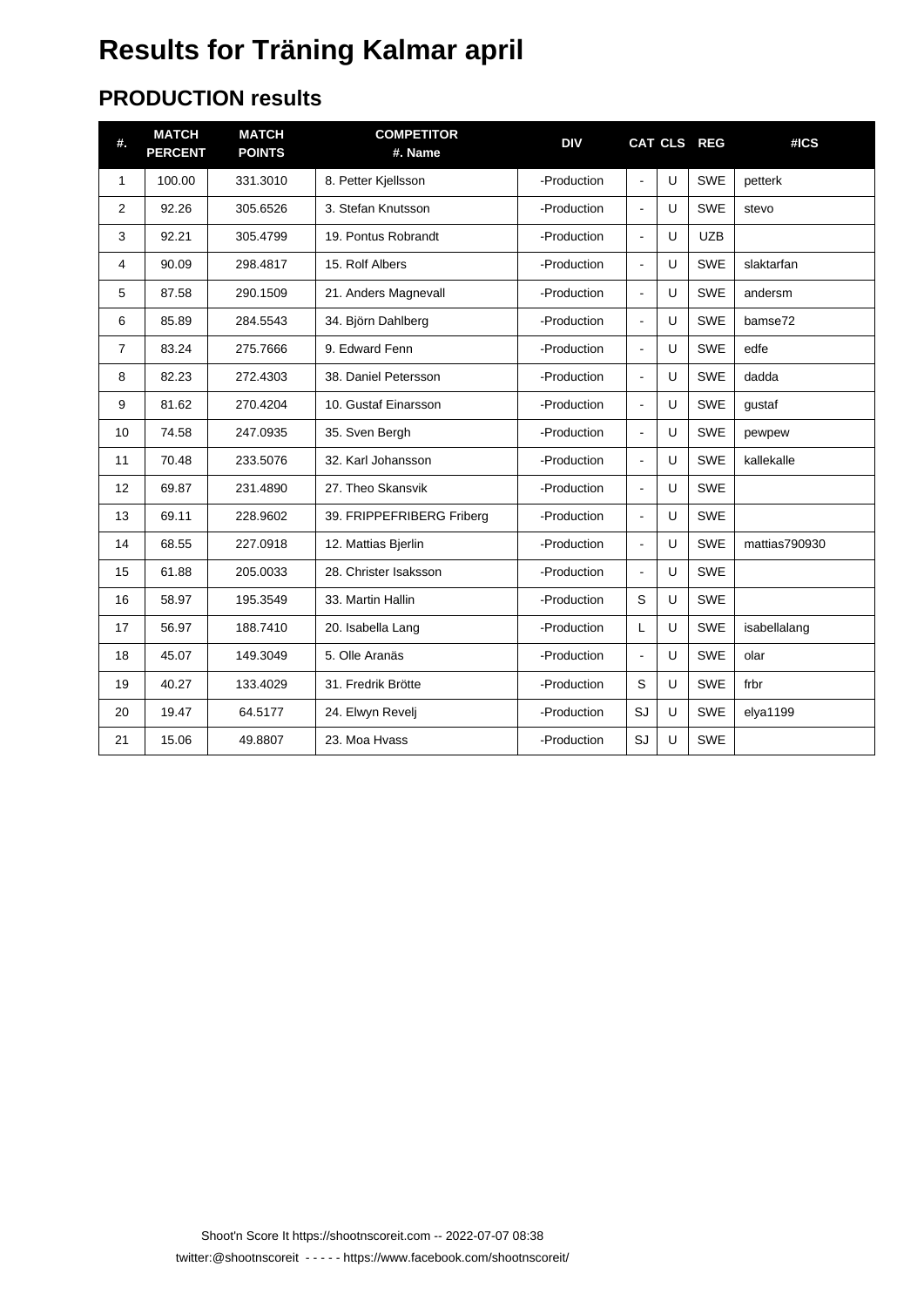### **PRODUCTION OPTICS results**

| #. | <b>MATCH</b><br><b>PERCENT</b> | <b>MATCH</b><br><b>POINTS</b> | <b>COMPETITOR</b><br>#. Name | <b>DIV</b>         |                |   | CAT CLS REG | #ICS         |
|----|--------------------------------|-------------------------------|------------------------------|--------------------|----------------|---|-------------|--------------|
| 1  | 100.00                         | 335.7190                      | 40. stefan wennerström       | -Production Optics | S              | U | <b>SWE</b>  |              |
| 2  | 85.12                          | 285.7666                      | 30. Leif Gliving             | -Production Optics | S              | U | <b>SWE</b>  | leffe        |
| 3  | 75.22                          | 252.5270                      | 11. Joachim Reveli           | -Production Optics | $\blacksquare$ | U | <b>SWE</b>  | beardedman77 |
| 4  | 73.52                          | 246.8133                      | 1. Peter Johansson           | -Production Optics | S              | U | <b>SWE</b>  |              |
| 5  | 72.74                          | 244.2177                      | 26. Niclas Seydlitz          | -Production Optics | S              | U | <b>SWE</b>  | bossebus     |
| 6  | 65.87                          | 221.1548                      | 2. Bengt Petersson           | -Production Optics | <b>SS</b>      | U | <b>SWE</b>  | bengan       |
| 7  | 63.98                          | 214.8069                      | 7. Örjan Hvass               | -Production Optics | $\blacksquare$ | U | <b>SWE</b>  | bulman       |
| 8  | 58.35                          | 195.8824                      | 41. Totte Kristiansson       | -Production Optics | S              | U | <b>SWE</b>  | totte        |
| 9  | 40.47                          | 135.8722                      | 36. Benny Wångelid           | -Production Optics | SS             | U | <b>SWE</b>  | bennybojan   |